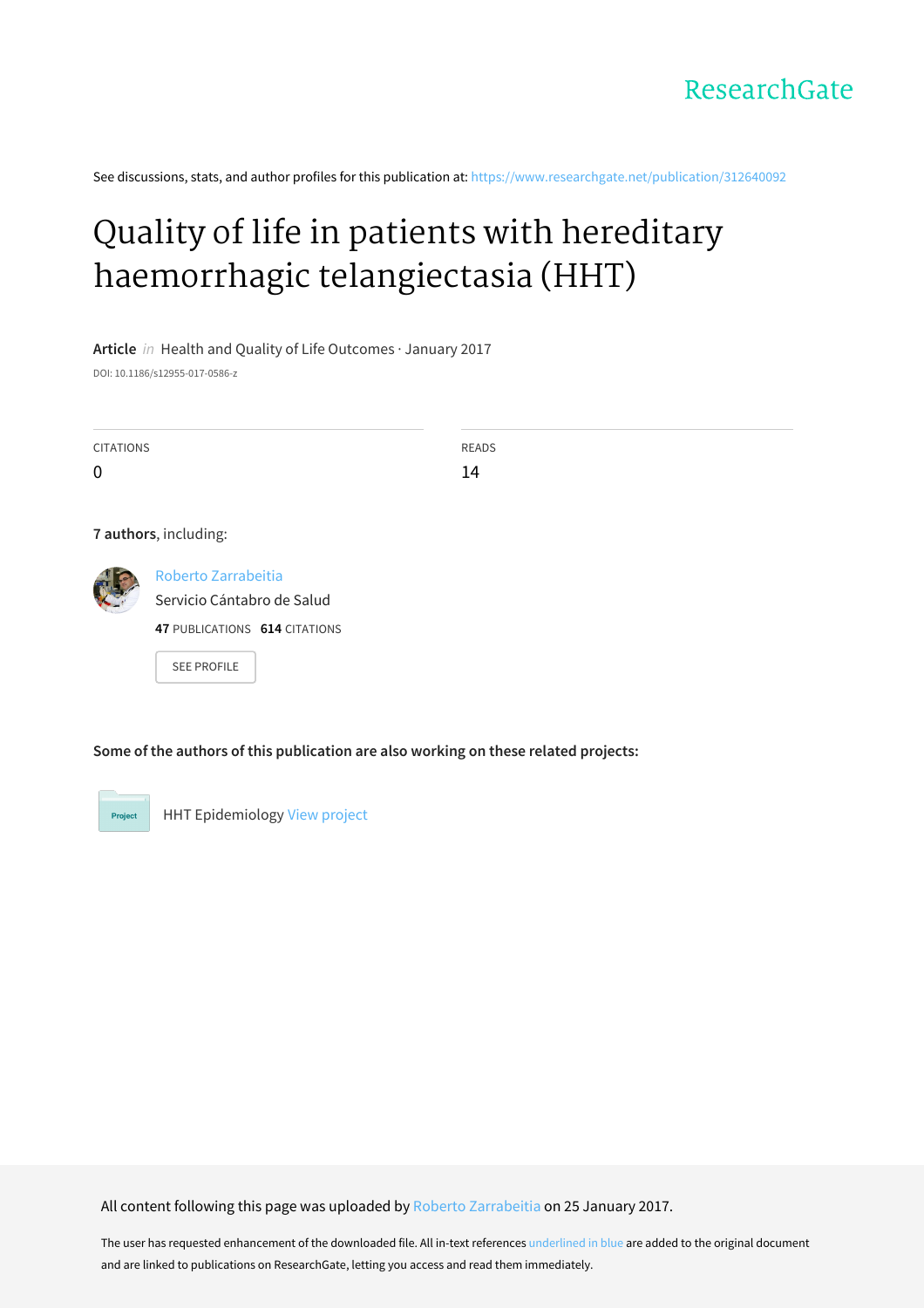# CrossMark

# Quality of life in patients with hereditary haemorrhagic telangiectasia (HHT)

Roberto Zarrabeitia<sup>1\*</sup>®[,](http://orcid.org/0000-0002-2904-3982) Concepción Fariñas-Álvarez<sup>2</sup>, Miguel Santibáñez<sup>3</sup>, Blanca Señaris<sup>4</sup>, Ana Fontalba<sup>5</sup> , Luisa María Botella<sup>6</sup> and José Antonio Parra<sup>7</sup>

# Abstract

Background: There are very few studies about general quality of life parameters, standards for the description of health status and comparison with general population data on patients with Hereditary hemorrhagic telangiectasia (HHT), a rare disease in which epistaxis is a cardinal symptom.

Purpose: To assess the quality of life in a population of Spanish patients with HHT and compare it with the general population.

**Design and methods:** Between January 1<sup>st</sup> 2005 and December 31<sup>st</sup> 2013, 187 adult patients diagnosed with HHT who were admitted to the HHT Unit of the Hospital Sierrallana, completed on their first visit, the EuroQol 5D-3L (five dimensions and three levels) quality of life descriptive test and the visual analog scale (VAS). The numerical social index value was also determined and the subjective effect of the nasal epistaxis on their quality of life was estimated classified as mild, moderate or severe.

Results: Patients with HHT had greater problems than the general population in the five dimensions of the EuroQol 5D-3L, particularly considering pain/discomfort and anxiety/depression. In the VAS and the social index value, patients with HHT also scored lower than the general population, particularly older patients, males, and patients with HHT2. They also had values similar to those of populations with chronic illnesses. The subjective perception of the severity of epistaxis correlated strongly with the VAS and social index values.

Conclusions: The quality of life of patients with HHT, estimated using the EuroQol 5D-3L scale, is affected across all dimensions. The scores are similar to those seen in cases of other chronic diseases. Older patients, males and the carriers of the ACVRL1 mutation generally have worse scores on these scales. The VAS and the social index value are index that correlate well with the severity of the clinical symptoms associated mainly with epistaxis.

Keywords: HHT, Hereditary hemorrhagic telangiectasia, Rendu Osler, Euroqol, Qol

# Background

Hereditary hemorrhagic telangiectasia (HHT) or Osler-Weber-Rendu syndrome (ICD 9 448.0 [\[1\]](#page-9-0) / ICD 10 178.0 [\[2](#page-9-0)] / ORPHA774) is an autosomal dominant genetic disease. It is characterized by the appearance of anomalous vascular structures: telangiectasias (small in size) or arteriovenous malformations (AVM). The latter are complex and larger in size. These vascular anomalies may appear in any organ and are responsible for the

morbidity and mortality associated with this disease. The symptoms are variable in their penetrance, and are affected by a number of factors, including but not limited to age, sex and genotype. Epistaxis is the most frequent clinical manifestation: up to 96% of patients may exhibit nasal bleeding and it is generally the first symptom to appear [\[](https://www.researchgate.net/publication/21270433_The_Natural_History_of_Epistaxis_in_Hereditary_Hemorrhagic_Telangiectasia?el=1_x_8&enrichId=rgreq-642a8692dabae5003dfe4d2c815365ea-XXX&enrichSource=Y292ZXJQYWdlOzMxMjY0MDA5MjtBUzo0NTQzODc3MTA1OTkxNjhAMTQ4NTM0NTg4MDc1NA==)[3](#page-9-0)[\]](https://www.researchgate.net/publication/21270433_The_Natural_History_of_Epistaxis_in_Hereditary_Hemorrhagic_Telangiectasia?el=1_x_8&enrichId=rgreq-642a8692dabae5003dfe4d2c815365ea-XXX&enrichSource=Y292ZXJQYWdlOzMxMjY0MDA5MjtBUzo0NTQzODc3MTA1OTkxNjhAMTQ4NTM0NTg4MDc1NA==). HHT is classified as a rare or minority disease since its average prevalence is estimated at 1:5000–1:8000 [\[4\]](https://www.researchgate.net/publication/24249080_Hereditary_haemorrhagic_telangiectasia_A_clinical_and_scientific_review?el=1_x_8&enrichId=rgreq-642a8692dabae5003dfe4d2c815365ea-XXX&enrichSource=Y292ZXJQYWdlOzMxMjY0MDA5MjtBUzo0NTQzODc3MTA1OTkxNjhAMTQ4NTM0NTg4MDc1NA==), still remaining under-diagnosed [\[](https://www.researchgate.net/publication/264248000_Targeting_under-diagnosis_in_hereditary_hemorrhagic_telangiectasia_A_model_approach_for_rare_diseases?el=1_x_8&enrichId=rgreq-642a8692dabae5003dfe4d2c815365ea-XXX&enrichSource=Y292ZXJQYWdlOzMxMjY0MDA5MjtBUzo0NTQzODc3MTA1OTkxNjhAMTQ4NTM0NTg4MDc1NA==)[5](#page-9-0)[\]](https://www.researchgate.net/publication/264248000_Targeting_under-diagnosis_in_hereditary_hemorrhagic_telangiectasia_A_model_approach_for_rare_diseases?el=1_x_8&enrichId=rgreq-642a8692dabae5003dfe4d2c815365ea-XXX&enrichSource=Y292ZXJQYWdlOzMxMjY0MDA5MjtBUzo0NTQzODc3MTA1OTkxNjhAMTQ4NTM0NTg4MDc1NA==), and associated with a significant morbidity and mortality [\[](https://www.researchgate.net/publication/13195002_Hereditary_haemorrhagic_telangiectasia_A_population-based_study_of_prevalence_and_mortality_in_Danish_patients?el=1_x_8&enrichId=rgreq-642a8692dabae5003dfe4d2c815365ea-XXX&enrichSource=Y292ZXJQYWdlOzMxMjY0MDA5MjtBUzo0NTQzODc3MTA1OTkxNjhAMTQ4NTM0NTg4MDc1NA==)[6](#page-9-0)[\]](https://www.researchgate.net/publication/13195002_Hereditary_haemorrhagic_telangiectasia_A_population-based_study_of_prevalence_and_mortality_in_Danish_patients?el=1_x_8&enrichId=rgreq-642a8692dabae5003dfe4d2c815365ea-XXX&enrichSource=Y292ZXJQYWdlOzMxMjY0MDA5MjtBUzo0NTQzODc3MTA1OTkxNjhAMTQ4NTM0NTg4MDc1NA==). At this moment there is no definitive cure for this disease.

Various genes involved in the development of the disease have been identified (Table [1\)](#page-2-0).



© The Author(s). 2017 **Open Access** This article is distributed under the terms of the Creative Commons Attribution 4.0 International License [\(http://creativecommons.org/licenses/by/4.0/](http://creativecommons.org/licenses/by/4.0/)), which permits unrestricted use, distribution, and reproduction in any medium, provided you give appropriate credit to the original author(s) and the source, provide a link to the Creative Commons license, and indicate if changes were made. The Creative Commons Public Domain Dedication waiver [\(http://creativecommons.org/publicdomain/zero/1.0/](http://creativecommons.org/publicdomain/zero/1.0/)) applies to the data made available in this article, unless otherwise stated.

<sup>\*</sup> Correspondence: [roberto.zarrabeitia@scsalud.es](mailto:roberto.zarrabeitia@scsalud.es) <sup>1</sup>

<sup>&</sup>lt;sup>1</sup>Department of Internal Medicine (Hospital Sierrallana) and Centro de Investigación Biomédica en red de Enfermedades Raras (CIBERER) and Instituto de Investigación Valdecilla (IDIVAL), Torrelavega, Cantabria, Spain Full list of author information is available at the end of the article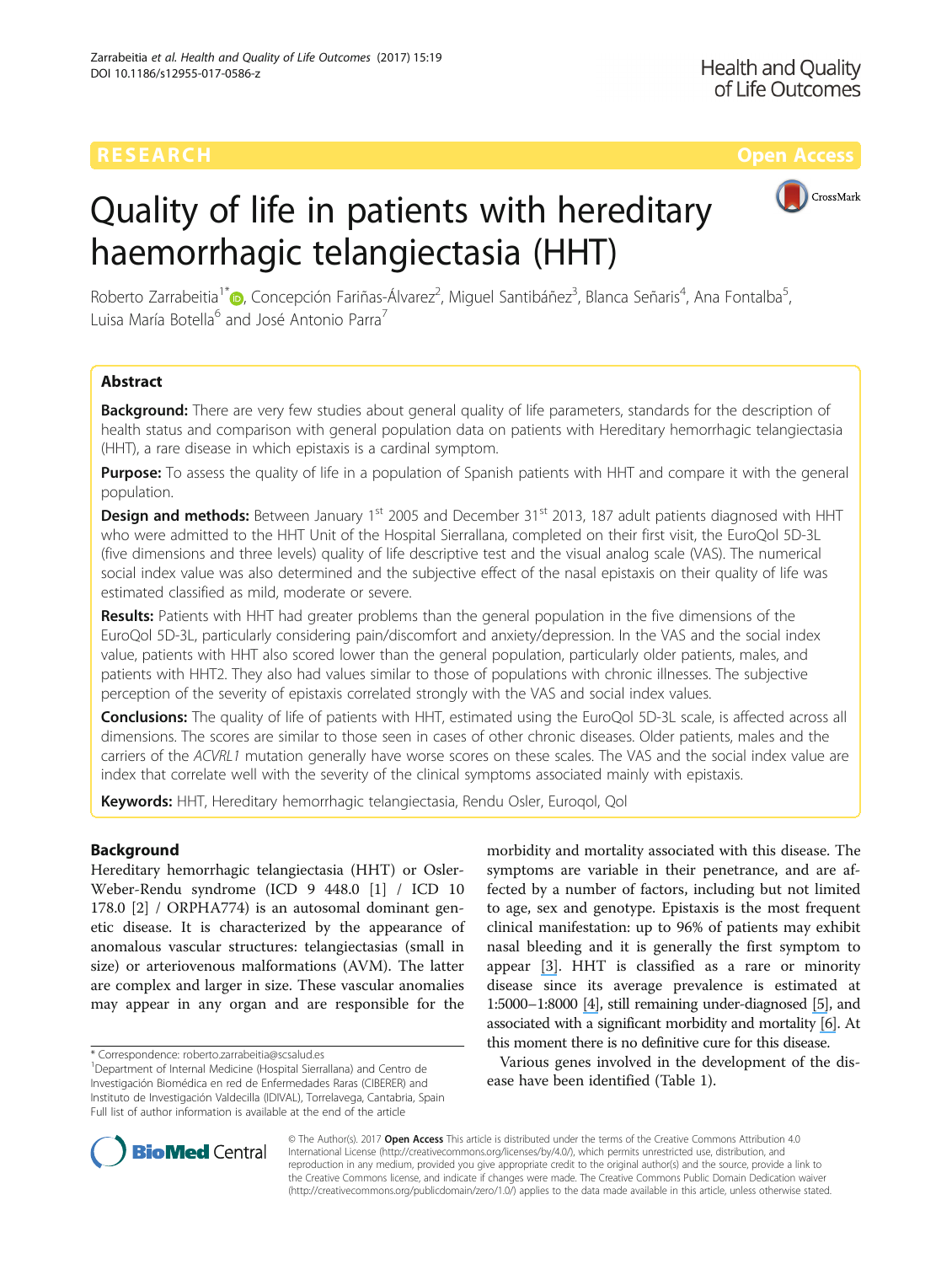<span id="page-2-0"></span>Table 1 Genes involved in HHT

| <b>HHT</b>       | <b>OMIM</b> | Chromosome | Gene               | Protein  |
|------------------|-------------|------------|--------------------|----------|
| HHT <sub>1</sub> | #187300     | 9          | <b>FNG</b>         | endoglin |
| HHT <sub>2</sub> | #600376     | 12         | ACVRI <sub>1</sub> | ALK1     |
| <b>HTJP</b>      | #175050     | 18         | MADH4              | Smad 4   |
| $HHT$ 3?         |             | 5          |                    |          |
| $HHT$ 4?         |             | 7          |                    |          |
| <b>SMCMA</b>     |             | 14         | BMP9 (GDF2)        | BMP9     |

The diagnosis of the illness is based on the Curaçao's diagnostic criteria [[7, 8\]](#page-9-0). These are: epistaxis, telangiectasias, dominant familial aggregation and effects on internal organs. At least three must observed in order to confirm a diagnosis. Otherwise, a diagnosis can be performed by identifying, via molecular study, a suspected causative mutation.

There are few studies that provide reference population data, standards for the description of health status, or general quality of life parameters in HHT patients. Furthermore, the majority of publications apply the SF-36 scale (original or abbreviated). At the present time, no quality of life scale has been validated specifically for HHT but a questionare of specific symptoms linked with HHT performed on a sample of German patients within a profile of quality of life of chronically ill patients survey [\[](https://www.researchgate.net/publication/7239211_Recurrent_nosebleeds_in_patients_with_hereditary_hemorrhagic_telangiectasia?el=1_x_8&enrichId=rgreq-642a8692dabae5003dfe4d2c815365ea-XXX&enrichSource=Y292ZXJQYWdlOzMxMjY0MDA5MjtBUzo0NTQzODc3MTA1OTkxNjhAMTQ4NTM0NTg4MDc1NA==)[9](#page-9-0)[\]](https://www.researchgate.net/publication/7239211_Recurrent_nosebleeds_in_patients_with_hereditary_hemorrhagic_telangiectasia?el=1_x_8&enrichId=rgreq-642a8692dabae5003dfe4d2c815365ea-XXX&enrichSource=Y292ZXJQYWdlOzMxMjY0MDA5MjtBUzo0NTQzODc3MTA1OTkxNjhAMTQ4NTM0NTg4MDc1NA==). The HHT Unit at the Hospital Sierrallana has been listed by the International HHT Foundation ([www.hht.org\)](http://www.hht.org/) as international excellence center and it has functioned as a reference unit for this pathology in Spain since 2002. With authorization from theEuroQol Group [\(http://www.euro](http://www.euroqol.org/)[qol.org/](http://www.euroqol.org/)), the Unit has applied the Euroquol-5D-3L scale since 2005 [\[](https://www.researchgate.net/publication/285361412_La_version_espanola_del_EuroQol_Descripcion_y_aplicaciones_European_Quality_of_Life_scale?el=1_x_8&enrichId=rgreq-642a8692dabae5003dfe4d2c815365ea-XXX&enrichSource=Y292ZXJQYWdlOzMxMjY0MDA5MjtBUzo0NTQzODc3MTA1OTkxNjhAMTQ4NTM0NTg4MDc1NA==)[10](#page-9-0)[\]](https://www.researchgate.net/publication/285361412_La_version_espanola_del_EuroQol_Descripcion_y_aplicaciones_European_Quality_of_Life_scale?el=1_x_8&enrichId=rgreq-642a8692dabae5003dfe4d2c815365ea-XXX&enrichSource=Y292ZXJQYWdlOzMxMjY0MDA5MjtBUzo0NTQzODc3MTA1OTkxNjhAMTQ4NTM0NTg4MDc1NA==). This scale is a generic, standardized tool that is being developed internationally since 1990. Euroquol-5D-3L is used to describe and assess the selfperceived quality of life in the area of health.

Therefore, the aim of our study was to investigate the quality of life in a population of Spanish patients with HHT and compare it with the general population.

# Population and methods

The study was performed at the Hospital Sierrallana (Torrelavega, Cantabria, Spain). The HHT Unit of this hospital serves as a reference unit for the population of Cantabria and Spain. Accreditation is pending, according to legislation governing the appointment of reference centers and units (Royal Decree 1302/2006). According to census figures published on the  $1<sup>st</sup>$  of January 2014 by the Spanish National Statistics Institute, INE), Cantabria had 587,686 inhabitants and the population of Spain was 46,507,760.

This was a descriptive, cross-sectional, observational study and included adult patients treated at the HHT Unit at the Hospital Sierrallana (General Medicine) diagnosed with HHT (clinical and/or genetic) between 2005 and 2013, who were asked to complete the Euro-Qol 5D-3L quality of life scale upon their first admission or consultation as well as provide a subjective valuation of the impact that epistaxis had on their health status (these last valuation was categorized as mild, moderate or severe based on self perceived impairment for normal life compared with an ideal status).

The EuroQol 5D consists of two parts. The first part is a descriptive system of health status. The system allocates a numerical 5-digit code. Each digit oscillates from 1 to 3 (no problems, some problems, and significant problems, respectively). The following dimensions were rated: mobility, self-care, usual activities, pain/discomfort and anxiety/depression. The three level version is used in the HHT Unit as this was the only version available when the system was first introduced. A five level version has also been available since 2009, however. From this descriptive system a social index value is obtained using a formula calculated according to the individual studies for the population of each country or region in which the best health status would be assigned a score of "1", for full health. The worst health status would be death, which would be assigned a score of "0" [\[](https://www.researchgate.net/publication/285361412_La_version_espanola_del_EuroQol_Descripcion_y_aplicaciones_European_Quality_of_Life_scale?el=1_x_8&enrichId=rgreq-642a8692dabae5003dfe4d2c815365ea-XXX&enrichSource=Y292ZXJQYWdlOzMxMjY0MDA5MjtBUzo0NTQzODc3MTA1OTkxNjhAMTQ4NTM0NTg4MDc1NA==)[10](#page-9-0)[\]](https://www.researchgate.net/publication/285361412_La_version_espanola_del_EuroQol_Descripcion_y_aplicaciones_European_Quality_of_Life_scale?el=1_x_8&enrichId=rgreq-642a8692dabae5003dfe4d2c815365ea-XXX&enrichSource=Y292ZXJQYWdlOzMxMjY0MDA5MjtBUzo0NTQzODc3MTA1OTkxNjhAMTQ4NTM0NTg4MDc1NA==).

The second part of the EuroQol 5D is a visual analog scale (VAS or EuroQol thermometer) that automatically assigns the patient a score between 0 and 100 (where 0 is the worst health status imaginable and 100 the best) in a vertical bar indicating a score for their perceived quality of life.

The following variables were analyzed:

- EuroQol code (descriptive, numerical qualitative variable)
- EuroQol social index value (continuous, quantitative variable)
- EuroQol VAS (continuous, quantitative variable)
- Subjective perception of general health status regarding impact of epistaxis (descriptive, categorical, qualitative variable) based on self perceived impairment for normal life compared with an ideal status).

The EuroQol 5D profile was dichotomized into 'no problems' and 'moderate/extreme problems'.

To compare quality of life in HHT patients with general population we used data of the Spanish national health survey (ENSE) performed in 2011/2012 based on a sample of 26,502 people and data from the Navarre general population health survey of 1995 ( $n = 3000$ ) [\[11](#page-9-0)]. Aditionally data from the Catalonian health survey (ESCA) of 1995  $(n = 12,445 \text{ people})$  [\[12\]](#page-9-0) was used both to compare HHT patients with general population and with patients with chronic diseases.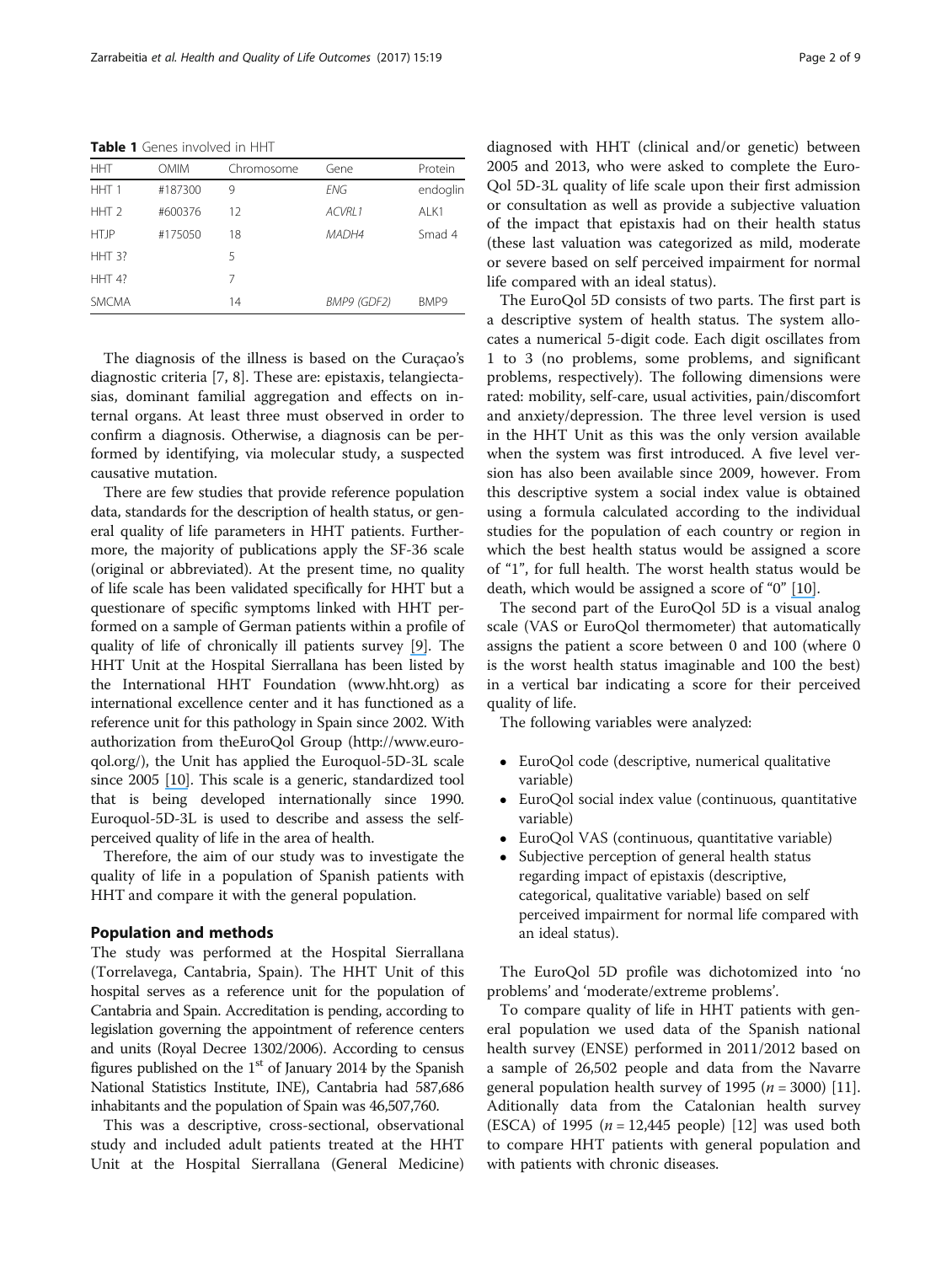# Statistical analysis

Data were summarized as mean and standard deviation (SD) and median with interquartile range (IQR: p25-p75) for continuous variables, and frequency (%) for categorical variables. Statistical analysis was performed using twotailed  $\chi$ 2 and Fisher's exact test when necessary, one-way ANOVA test or Mann–Whitney U test or Kruskal-Wallis test, as appropriate in each case. For m x n contingency tables in which observed frequencies occupy  $m$  rows and  $n$  columns, a Fisher's exact test was estimated using the Monte Carlo method. A two-tailed  $p < 0.05$  was considered statistically significant. Statistical data clean-up and analysis were performed with the SPSS 22.0 program (IBM Inc. Chicago IL, USA).

# Results

Between 1 January 2005 and 31 December 2013, a total of 187 adult patients with HHT (96 women and 91 men) completed the descriptive scale and the visual analog scale (EQ-VAS) of the EuroQol 5D-3L tool. Distribution regarding age and sex is shown in Fig. 1. The average age of the patients was 48.8 years (SD: 14.8). Among the women, the average was 47.7 years (SD: 14.2). Among the men, the average age was 49.9 (SD: 15.4) ( $p = 0.29$ ). Sixty six patients (35.3% of the total) were cases of HHT1; 57.8%, or 108 patients, were cases of HHT2. On 12 occasions, no mutations were identified (6.4%). A single patient presented a Smad 4 mutation (0.5%).

## Descriptive analysis considering health status dimensions

The health status results sorted according to the proportion of patients in each level of the five dimensions analyzed and by age subgroups showed that dimensions of pain/discomfort and anxiety/depression stood out the most among patients with HHT (47.6 and 43.9% of patients with problems, respectively). Meanwhile, self-care was the least affected dimension (14 patients, 7.5%). Patients over 60 years had the worst overall scores. The middle aged (aged 40 to 59) presented the biggest changes in their daily activities and in the level of their pain/discomfort. A worsening in the values considering all dimensions was observed when ageing of patients; this was significant in mobility ( $p < 0.0001$ ), and nearly significant regarding self-care and anxiety/depresión ( $p = 0.06$ ).

In terms of the presence of problems (levels 2 and 3) vs. absence of problems (level 1), in each dimension, we found that there was greater proportion of differences with age in the dimensions of anxiety/depression and pain/discomfort (Table [2](#page-4-0)).

Elderly patients aged between 60–69 years exhibited the greatest deterioration in almost all dimensions. The exception was in daily activities, where the 50–59 and 60–69 age groups had the lowest score. In the dimension of self-care, the most affected population was also the 60–69 age group.

Comparing the analysis of the HHT population with the 2011/2012 Spanish national health survey, HHT patients reported significantly more severe problems in all the descriptive system dimensions except in the self care dimension (Fig. [2\)](#page-4-0).

In adition, the descriptive health status parameters of studies performed in Spain of the both general population and patients with chronic pathologies were compared (Table [3](#page-5-0)). Here, the EQ-5D-3 L was used in both the Catalonian health survey of 1995 and the Navarre general population health survey of 1995. In this case the differences between HHT patients and general population were statistically significant in all dimensions of EQ-5D.

Comparing populations of individuals with chronic diseases with our sample of HHT patients, percentages showed similar results but mobility was more affected in the case of chronic conditions compared with HHT ( $p =$ 0.023) with a higher percentage of cases in level 2, while in the rest of dimensions the differences were not significant.

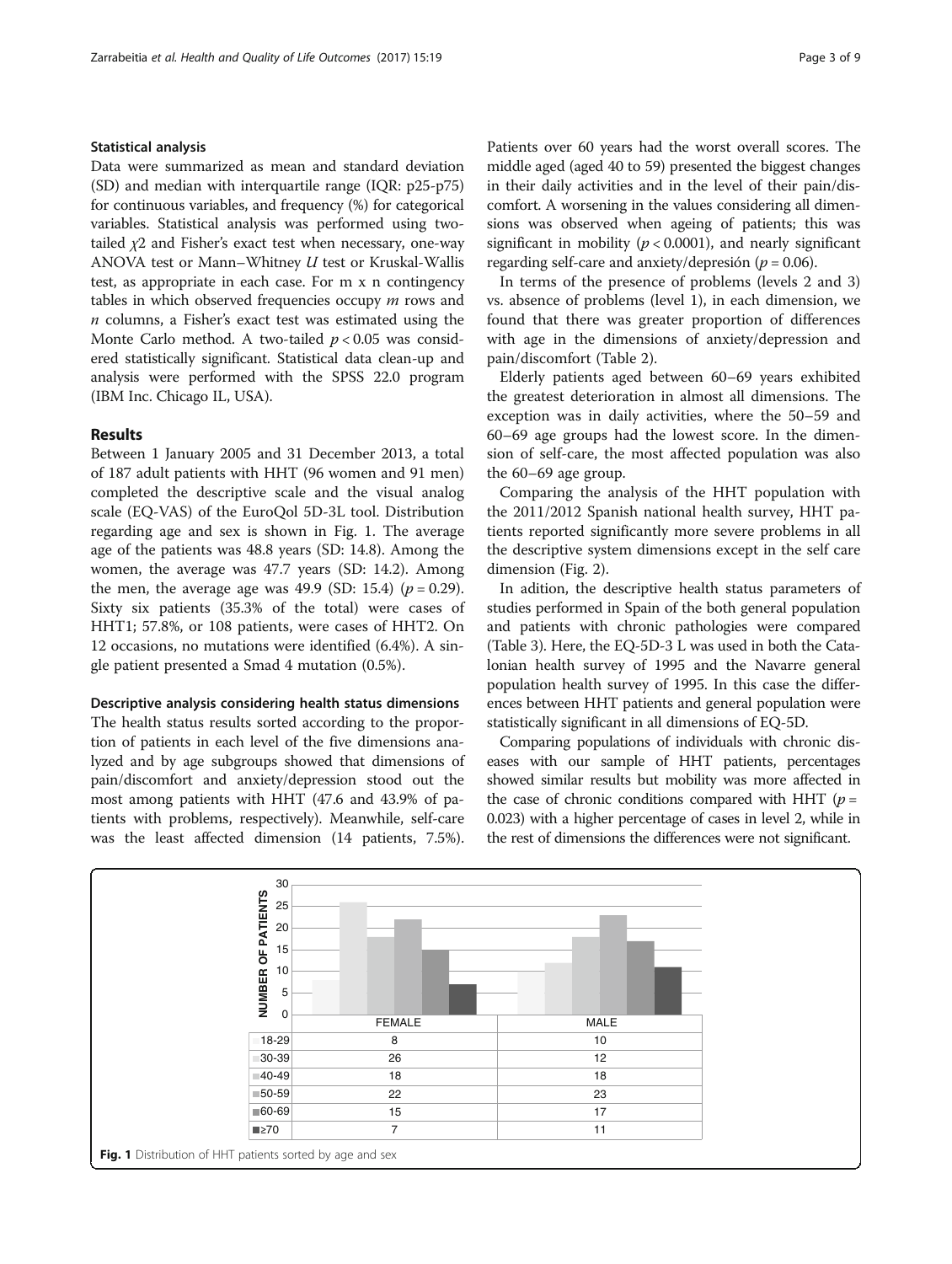|                | Mobility    |              | Self-care   |           |             | Daily Activities |            | Pain/Discomfort |             | Anxiety/Depression |  |
|----------------|-------------|--------------|-------------|-----------|-------------|------------------|------------|-----------------|-------------|--------------------|--|
|                | No.         | Yes          | No          | Yes       | No.         | Yes              | No.        | Yes             | <b>No</b>   | Yes                |  |
| Total (n)<br>% | 141<br>75.4 | 46<br>24.6   | 173<br>92.5 | 14<br>7.5 | 141<br>75.4 | 46<br>24.6       | 98<br>52.4 | 89<br>47.6      | 105<br>56.1 | 82<br>43.9         |  |
| Age (yr) (%)   |             |              |             |           |             |                  |            |                 |             |                    |  |
| $18 - 29$      | 100         | $\mathbf{0}$ | 100         | $\circ$   | 84.6        | 15.4             | 76.1       | 23.9            | 73.1        | 26.9               |  |
| $30 - 39$      | 92.3        | 7.7          | 75.1        | 24.9      | 47.8        | 52.2             | 58.2       | 41.8            | 62.9        | 37.1               |  |
| $40 - 49$      | 57.5        | 42.6         | 57.9        | 42.1      | 62.1        | 37.9             | 47.7       | 52.3            | 52.2        | 47.8               |  |
| $50 - 59$      | 47.3        | 52.7         | 53.2        | 46.8      | 44.5        | 55.5             | 48.8       | 51.2            | 45.0        | 55.0               |  |
| $60 - 69$      | 24.5        | 75.5         | 22.5        | 77.5      | 35.2        | 64.8             | 38.4       | 61.6            | 34.8        | 65.2               |  |
| >70            | 20.7        | 79.3         | 58.0        | 42.0      | 53.2        | 46.8             | 36.4       | 63.6            | 38.4        | 61.6               |  |
| $P$ -value*    | < 0.0001    |              | 0.06        |           | 0.14        |                  | 0.11       |                 | 0.06        |                    |  |

<span id="page-4-0"></span>Table 2 Percentage of patients with problems (yes) vs. absence of problems (no) in each of the EQ-5D dimension according to general characteristics

\*Two-tailed Chi-squared test or Fisher exact test as corresponding

# Analysis of the visual analogue scale

The values of the visual analogue scale ranged from 0 to 100, with 0 being the worst subjective perception of health status, and 100 being the best. The mean VAS score was 73.7 (SD 19.0), and the median value was 80 (IQR 30). The scores were similar in men and women (median VAS score of 80 in both groups;  $p = 0.57$ ). However, the VAS score worsened significantly with age generally (median score range from 90 in youngest aged group to 70 in oldest group;  $p = 0.001$ ) and in the male group, in particular  $(p = 0.03)$ , but not in female  $(p = 0.16)$  (Fig. [3](#page-5-0)). The scores were lower in patients with HHT 2 and in patients without an identified mutation (NO ID), although this difference was not statistically significant (Table [4](#page-6-0)).

In comparison to historical data, patients with HHT had higher mean VAS scores in perceived health status (73.7) compared with those obtained in the ESCA (71.3) and Navarre general population (71.6). Also reports about patients with chronic diseases showed lower means scores (63.9). However when comparing by age group with the EQ-VAS values from the 2011/2012 Spanish national health survey, patients with HHT presented lower values in all cases but in the oldest (>70) (probably biased because of the lower number of patients). This effect was significative in the groups aged between 35 and 54. The average values in the case of HHT were also lower than those of the general population (73.7 vs. 77.5).

#### Social index value analysis

Social index values laid on in Table [5](#page-6-0), showed a mean value of 0.77 (SD 0.19), with a median value of 0.79 (IQR 0.11). Distribution of results regarding age are shown in Fig. [3](#page-5-0) with values ranging from 0.92 (youngest)

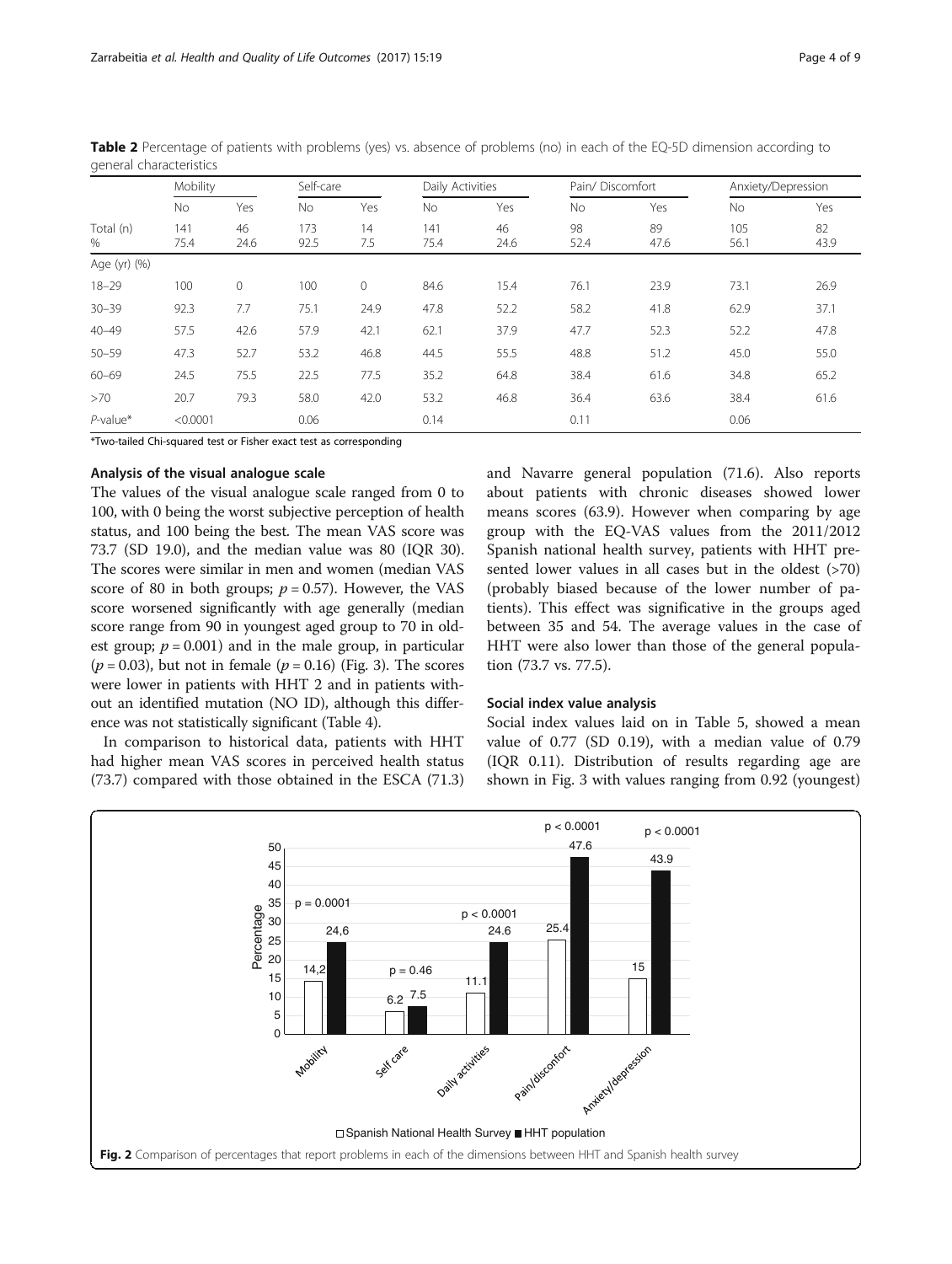| Eq-5d              | Level <sup>a</sup> | General Population                        |                                        | Patients (general)                       | HHT Patients % |  |
|--------------------|--------------------|-------------------------------------------|----------------------------------------|------------------------------------------|----------------|--|
|                    |                    | Cataluña <sup>10</sup> %<br>$(N = 12245)$ | Navarra <sup>9</sup> %<br>$(N = 3000)$ | Chronical <sup>10</sup> %<br>$(N = 120)$ | $(N = 187)$    |  |
| Mobility           |                    | 89.1                                      | 85.3                                   | 63.3                                     | 75.4           |  |
|                    | $\overline{2}$     | 10.7                                      | 14.7                                   | 36.7                                     | 24.6           |  |
|                    | 3                  | 0.2                                       | $\mathbf 0$                            | $\mathbf 0$                              | 0              |  |
| Self care          |                    | 98.0                                      | 96.6                                   | 91.7                                     | 92.0           |  |
|                    | $\overline{2}$     | 1.8                                       | 3,4                                    | 8.3                                      | $8.0\,$        |  |
|                    | 3                  | 0.2                                       | 0                                      | $\circ$                                  | 0              |  |
| Daily Activities   |                    | 93.6                                      | 89.0                                   | 85.8                                     | 75.4           |  |
|                    | $\overline{2}$     | 5.8                                       | 9.7                                    | 12.5                                     | 20.3           |  |
|                    | 3                  | 0.6                                       | 1.3                                    | 1.7                                      | 4.3            |  |
| Pain/Discomfort    |                    | 74.2                                      | 70.6                                   | 42.5                                     | 52.4           |  |
|                    | $\overline{2}$     | 21.1                                      | 23.7                                   | 49.2                                     | 44.4           |  |
|                    | 3                  | 4.7                                       | 5.7                                    | 8.3                                      | 3.2            |  |
| Anxiety/Depression |                    | 86.3                                      | 82.2                                   | 62.5                                     | 56.1           |  |
|                    | $\overline{2}$     | 11.4                                      | 14.1                                   | 30.8                                     | 39.6           |  |
|                    | 3                  | 2.3                                       | 3.7                                    | 6.7                                      | 4.3            |  |

<span id="page-5-0"></span>Table 3 Comparison of the population of HHT with Spanish studies of the general population and patients with chronic diseases  $(0/2)$ 

<sup>a</sup>1 no problems, 2 some problems, and 3 significant problems

to 0.65 (elderly). The differences in values were statistically significant in the case of the overall population  $(p)$ < 0.001) and when stratified by sex (range from 0.92 to 0.61 from younger to older male patients,  $p < 0.001$ , range from 0.61 to 0.63 in women,  $p = 0.017$ ). On the other hand, no significant differences were observed with respect to sex (median score of 0.76 in male and 0.79 in females;  $p = 0.86$ ). With respect to genetics, patients with HHT type 1 or HHT type 2 had no significant higher scores than those without a mutation identified  $(p = 0.18)$ .

The comparison between the values for general populations and for people with chronic illnesses with the values for patients with HHT is presented in Table [6](#page-6-0). The HHT had a lower score in comparison with the

general population and one study of general patients (median score 1.00 vs. 0.79). However, this result is similar in the case series of patients with chronic pathologies (median score 0.78).

# Analysis of the subjective severity of the impact of epistaxis on quality of life

The impact of epistaxis on quality of life was classified either as mild, moderate or severe (Table [7\)](#page-6-0). This did not vary according to sex ( $p = 0.66$ ).

All patients of both sexes in younger ages (18–29 years) referred to the impact as mild. Meanwhile, the percentage of patients who reported a moderate and severe impact increased significantly with age in both  $(p < 0.001)$ . There

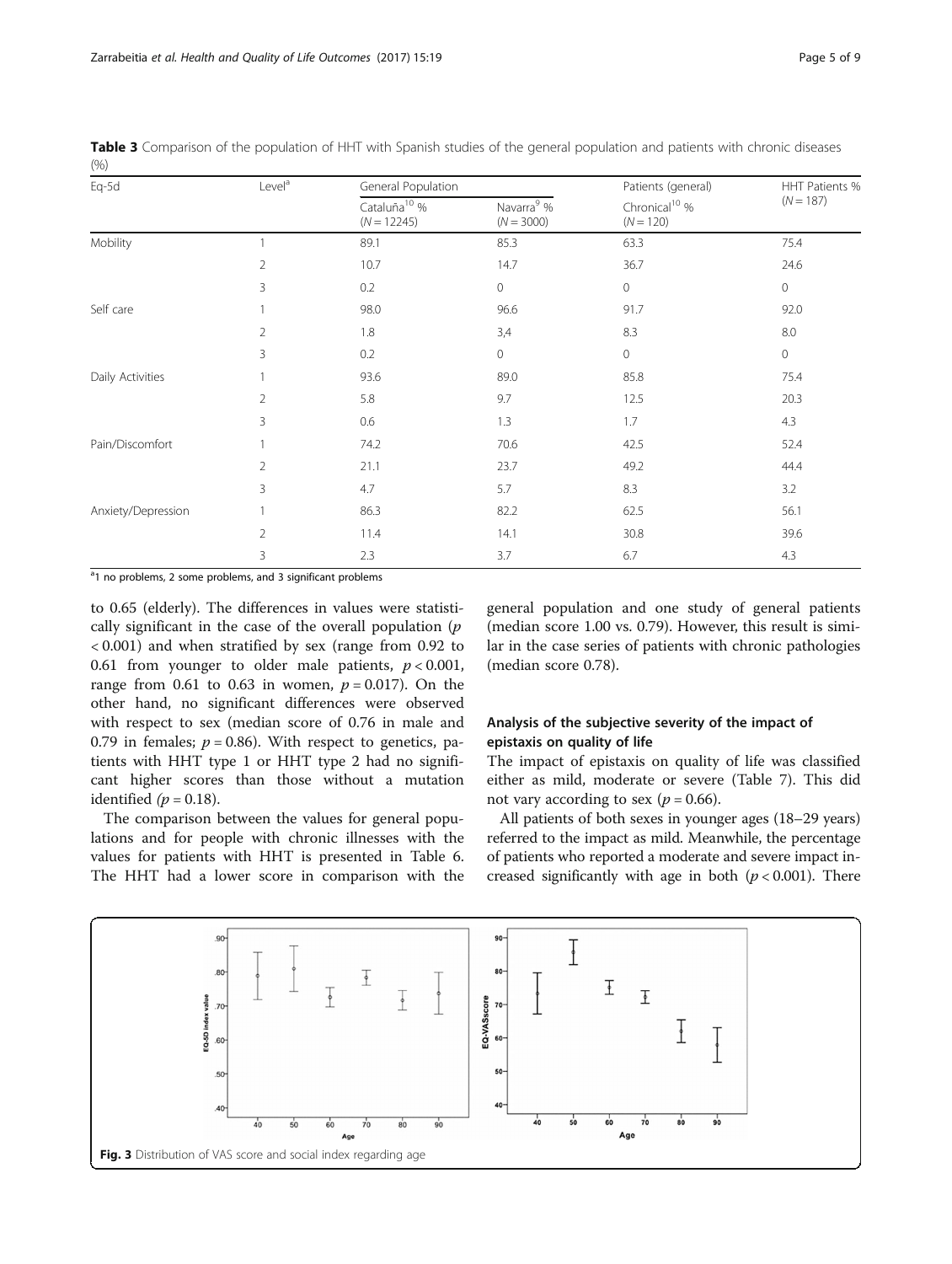No ID 12 67.1 (15.3) 65 (51.25-80) 0.13 \*Two-tailed independent samples Mann–Whitney U test or Kruskal-Wallis test as corresponding

was no statistically significant difference in the impact of epistaxis with respect to genetics ( $p = 0.26$ ).

On average, patients reporting a moderate to severe impact were older, with a mean age of 57.1 (SD 11.7) years in patients with severe impact and 52.5 (SD 12.4) years in them with moderate impact; mean age of

Table 5 Social index values sorted by demographic and genetic characteristics

| Variable         | Social Index |            |                        |             |  |  |  |
|------------------|--------------|------------|------------------------|-------------|--|--|--|
|                  | n            | Mean (SD)  | Median (p25-p75)       | $P$ -value* |  |  |  |
| Sex              |              |            |                        |             |  |  |  |
| Male             | 91           | 0.77(0.20) | $0.76$ $(0.69-1.00)$   |             |  |  |  |
| Female           | 96           | 0.76(0.19) | $0.79(0.69 - 0.80)$    | 0.86        |  |  |  |
| Age (yr)         |              |            |                        |             |  |  |  |
| $18 - 29$        | 18           | 0.92(0.12) | 1.00 (0.80-1.00)       |             |  |  |  |
| $30 - 39$        | 38           | 0.83(0.16) | $0.79(0.74-1.00)$      |             |  |  |  |
| $40 - 49$        | 36           | 0.79(0.20) | $0.79(0.71-1.00)$      |             |  |  |  |
| $50 - 59$        | 45           | 0.74(0.19) | $0.74(0.67 - 0.80)$    |             |  |  |  |
| $60 - 69$        | 32           | 0.65(0.20) | $0.70(0.59-0.79)$      | < 0.001     |  |  |  |
| > 70             | 18           | 0.70(0.17) | $0.72$ $(0.66 - 0.80)$ |             |  |  |  |
| <b>HHT Type</b>  |              |            |                        |             |  |  |  |
| HHT1             | 66           | 0.78(0.17) | $0.79(0.70-1.00)$      |             |  |  |  |
| HHT <sub>2</sub> | 108          | 0.76(0.21) | $0.79(0.68-1.00)$      |             |  |  |  |
| Smad4            | 1            | 0.11       | 0.11                   |             |  |  |  |
| No ID            | 12           | 0.73(0.12) | $0.74(0.69-0.79)$      | 0.18        |  |  |  |

\*Two-tailed independent samples Mann–Whitney U test or Kruskal-Wallis test as corresponding

Table 6 Social index values of the HHT population in comparison to the studies in general population and the population of patients with chronic diseases in Spain

|                                 | Social Index |      |        |         |         |  |
|---------------------------------|--------------|------|--------|---------|---------|--|
|                                 | n            | Mean | Median | Minimum | Maximum |  |
| General population              |              |      |        |         |         |  |
| Catalonia <sup>10</sup>         | 12245        | 0.89 | 1.00   | $-0.08$ | 1.00    |  |
| Navarre <sup>9</sup>            | 300          | 0.87 | 1.00   | 0.12    | 1.00    |  |
| Cronical patients <sup>10</sup> | 120          | 0.75 | 0.78   | 0.17    | 1.00    |  |
| HHT patients                    | 187          | N 77 | 0.79   | 011     | 1.00    |  |

patients with mild impact of epistaxis was 43.6 (SD 15.1) years, being this differences statistically significant ( $p <$ 0.0001). This effect held for women and men separately: (male: mild, moderate, severe respectively: 43.7 (16.1), 56.9 (11.7), 56.8 (11.0),  $p < 0.001$  and female: 43.5 (14.1), 49.0 (12.0), 57.6 (14.2),  $p = 0.001$ ).

# The relationship between parameters of quality of life and the subjective severity of the impact of epistaxis

In the case of both quality of life scales, EQ-VAS and the social index value of the EuroQol 5D-3 L, a statistically significant association was observed between the perceived severity of nasal epistaxis (nosebleeds) in HHT patients, and the repercussion of the epistaxis on their quality of life. The mean VAS score was 80.1, 74.5 and 55.5 for patients referred mild, moderate and severe impact of epistaxis respectively  $(p < 0.0001)$ . Similarly, the mean social index values was 0.82, 0.78, 0.61 respectively

Table 7 Subjective perception of severity of epistaxis impact sorted by demographic and genetic characteristics

|                 |     | Epistaxis subjective impact |              |            |             |  |  |  |
|-----------------|-----|-----------------------------|--------------|------------|-------------|--|--|--|
|                 | n   | Mild $(%)$                  | Moderate (%) | Severe (%) | $P$ -value* |  |  |  |
| Sex             |     |                             |              |            |             |  |  |  |
| Male            | 91  | 52.7                        | 25.3         | 22.0       |             |  |  |  |
| Female          | 96  | 52.1                        | 30.2         | 17.7       | 0.66        |  |  |  |
| Age (yr)        |     |                             |              |            |             |  |  |  |
| $18 - 29$       | 18  | 100.0                       | 0.0          | 0.0        |             |  |  |  |
| $30 - 39$       | 38  | 60.5                        | 31.6         | 7.9        |             |  |  |  |
| $40 - 49$       | 36  | 61.1                        | 22.2         | 16.7       |             |  |  |  |
| $50 - 59$       | 45  | 37.8                        | 35.6         | 26.7       |             |  |  |  |
| $60 - 69$       | 32  | 37.5                        | 34.4         | 28.1       |             |  |  |  |
| > 70            | 18  | 33.3                        | 27.8         | 38.9       | 0.001       |  |  |  |
| <b>HHT Type</b> |     |                             |              |            |             |  |  |  |
| HHT-1           | 66  | 54.5                        | 28.8         | 16.7       |             |  |  |  |
| $HHT-2$         | 108 | 49.1                        | 28.7         | 22.2       |             |  |  |  |
| Smad4           | 1   | 0.0                         | 0.0          | 100.0      |             |  |  |  |
| No ID           | 12  | 75.0                        | 16.7         | 8.3        | 0.26        |  |  |  |

\*Two-tailed Chi-squared test or Fisher exact test as corresponding

<span id="page-6-0"></span>Table 4 VAS values sorted by demographic and genetic

Female 96 73.2 (18.1) 80 (60–90) 0.57

60–69 32 68.1 (18.4) 72.5 (52.5-80) 0.001

Male 91 74.1 (19.8) 80 (65-85)

–29 18 87.5 (10.9) 90 (80–96.25) –39 38 79.7 (17.2) 85 (68.75-95) –49 36 70.8 (19.3) 77.5 (55–83.75) –59 45 69.3 (19.7) 75 (55–82.5)

> 70 18 73.6 (19.3) 70 (58.75-92.5)

HHT1 66 75.7 (17.3) 80 (65–90) HHT2 108 73.7 (19.6) 80 (61.25-90)

Smad4 1 20 20

n Mean (SD) Median (p25-p75) P-value<sup>\*</sup>

characteristics Variable EQ VAS

Sex

Age (yr)

HHT Type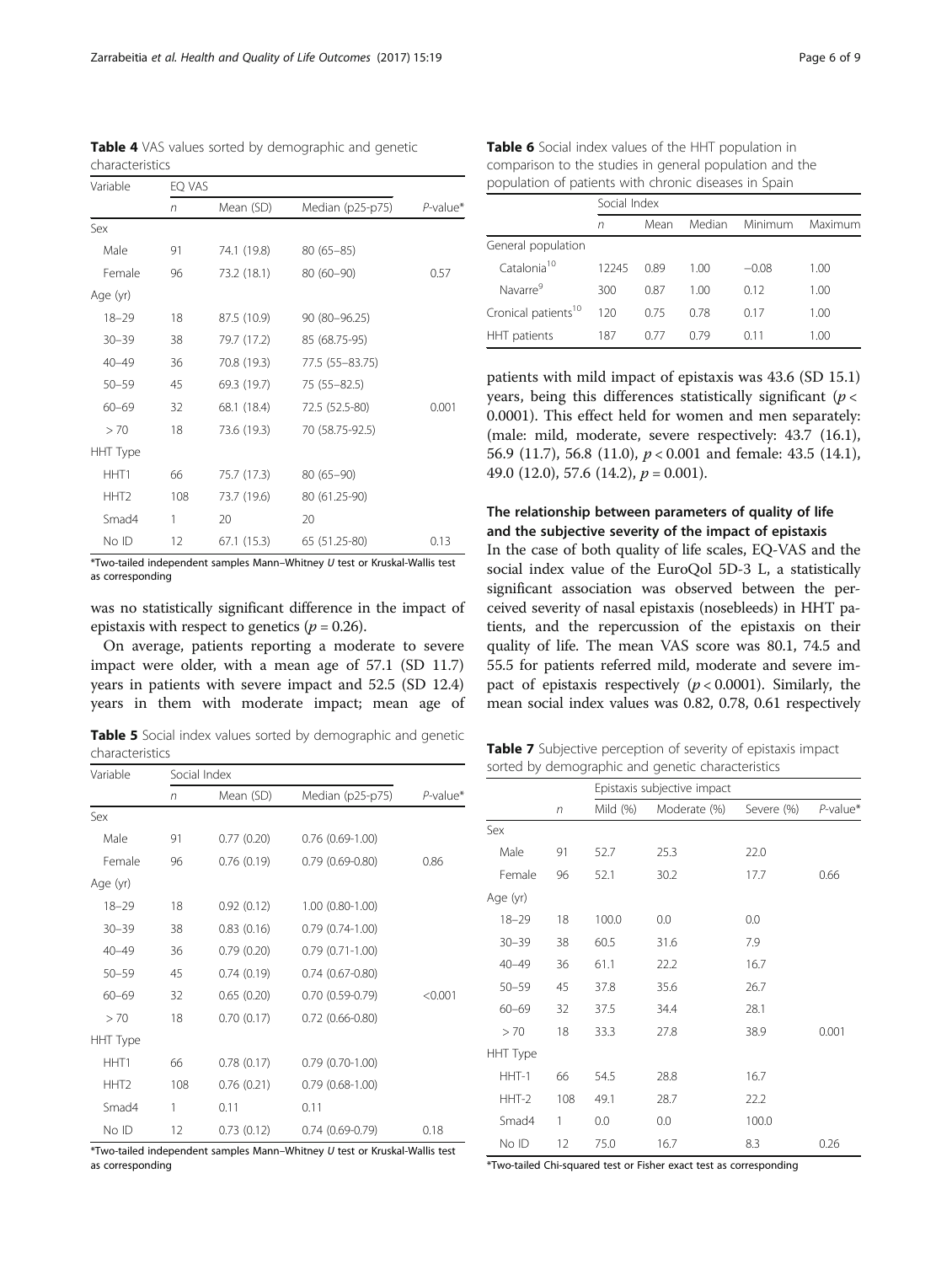$(p < 0.0001)$ . This effect held overall, and for women and men separately (men: 0.84, 0.76, 0.62; p < 0.0001); women: 0.81, 0.80, 0.59 ( $p < 0.0001$ ).

# **Discussion**

The quality of life of patients is affected by HHT. This is due largely to the nasal epistaxis they suffer, which is generally the most prevalent symptom among this population. Other clinical features are bleeding from the gastrointestinal system and symptoms due to development of pulmonary, hepatic and brain arteriovenous malformations. Some studies on pharmacological or surgical interventions in patients with HHT apply quality of life scales (SF-36) as a variable in evaluating responses. Some examples are the studies of the effects of bevacizumab, N-acetylcisteine, and silicone nasal swabs on epistaxis [\[](https://www.researchgate.net/publication/24344706_The_effect_of_N-acetylcysteine_on_epistaxis_and_quality_of_life_in_patients_with_HHT_A_pilot_study?el=1_x_8&enrichId=rgreq-642a8692dabae5003dfe4d2c815365ea-XXX&enrichSource=Y292ZXJQYWdlOzMxMjY0MDA5MjtBUzo0NTQzODc3MTA1OTkxNjhAMTQ4NTM0NTg4MDc1NA==)[13](#page-9-0)[–](https://www.researchgate.net/publication/224917718_Bevacizumab_in_hereditary_hemorrhagic_telangiectasia-associated_epistaxis_Effectiveness_of_an_injection_protocol_based_on_the_vascular_anatomy_of_the_nose?el=1_x_8&enrichId=rgreq-642a8692dabae5003dfe4d2c815365ea-XXX&enrichSource=Y292ZXJQYWdlOzMxMjY0MDA5MjtBUzo0NTQzODc3MTA1OTkxNjhAMTQ4NTM0NTg4MDc1NA==)[1](https://www.researchgate.net/publication/45707397_A_silicone_nasal_swab_for_the_treatment_of_severe_and_recalcitrant_epistaxis_in_hereditary_hemorrhagic_telangiectasia_An_alternative_to_surgical_nostril_closure?el=1_x_8&enrichId=rgreq-642a8692dabae5003dfe4d2c815365ea-XXX&enrichSource=Y292ZXJQYWdlOzMxMjY0MDA5MjtBUzo0NTQzODc3MTA1OTkxNjhAMTQ4NTM0NTg4MDc1NA==)[5](#page-9-0)[\]](https://www.researchgate.net/publication/45707397_A_silicone_nasal_swab_for_the_treatment_of_severe_and_recalcitrant_epistaxis_in_hereditary_hemorrhagic_telangiectasia_An_alternative_to_surgical_nostril_closure?el=1_x_8&enrichId=rgreq-642a8692dabae5003dfe4d2c815365ea-XXX&enrichSource=Y292ZXJQYWdlOzMxMjY0MDA5MjtBUzo0NTQzODc3MTA1OTkxNjhAMTQ4NTM0NTg4MDc1NA==). However, few studies provide reference population data, health status standards, and general quality of life parameters. Furthermore, in the majority of publications, either the original or abbreviated SF-36 scale is applied. Examples are a Norwegian case series with 66 patients [\[](https://www.researchgate.net/publication/224821603_Quality_of_life_in_patients_with_hereditary_hemorrhagic_telangiectasia_in_Norway_A_population_based_study?el=1_x_8&enrichId=rgreq-642a8692dabae5003dfe4d2c815365ea-XXX&enrichSource=Y292ZXJQYWdlOzMxMjY0MDA5MjtBUzo0NTQzODc3MTA1OTkxNjhAMTQ4NTM0NTg4MDc1NA==)[1](#page-9-0)[6\]](https://www.researchgate.net/publication/224821603_Quality_of_life_in_patients_with_hereditary_hemorrhagic_telangiectasia_in_Norway_A_population_based_study?el=1_x_8&enrichId=rgreq-642a8692dabae5003dfe4d2c815365ea-XXX&enrichSource=Y292ZXJQYWdlOzMxMjY0MDA5MjtBUzo0NTQzODc3MTA1OTkxNjhAMTQ4NTM0NTg4MDc1NA==), an Italian case series with 50 patients [\[17](#page-9-0)], and a German study of 77 cases [\[](https://www.researchgate.net/publication/8078914_Health-related_quality_of_life_in_a_rare_disease_Hereditary_hemorrhagic_telangiectasia_HHT_or_RenduOslerWeber_Disease?el=1_x_8&enrichId=rgreq-642a8692dabae5003dfe4d2c815365ea-XXX&enrichSource=Y292ZXJQYWdlOzMxMjY0MDA5MjtBUzo0NTQzODc3MTA1OTkxNjhAMTQ4NTM0NTg4MDc1NA==)[1](#page-9-0)[8\]](https://www.researchgate.net/publication/8078914_Health-related_quality_of_life_in_a_rare_disease_Hereditary_hemorrhagic_telangiectasia_HHT_or_RenduOslerWeber_Disease?el=1_x_8&enrichId=rgreq-642a8692dabae5003dfe4d2c815365ea-XXX&enrichSource=Y292ZXJQYWdlOzMxMjY0MDA5MjtBUzo0NTQzODc3MTA1OTkxNjhAMTQ4NTM0NTg4MDc1NA==). All these three studies had lower SF-36 scores excepting values in the category of pain, in two of the three studies. Also, in the third study, the worst score was reported in patients with gastrointestinal and hepatic symptoms. A German study performed on a population with HHT using the questionnaire of "Profile of quality of life of chronically ill patients" with an specific area for symptoms related with the condition, showed the epistaxis as the most disturbing symptom while HHT patients presented worse results in five of the six scales listed compared with patients with chronic pathologies as cardiomyopathy or rheumatic disease [\[](https://www.researchgate.net/publication/7239211_Recurrent_nosebleeds_in_patients_with_hereditary_hemorrhagic_telangiectasia?el=1_x_8&enrichId=rgreq-642a8692dabae5003dfe4d2c815365ea-XXX&enrichSource=Y292ZXJQYWdlOzMxMjY0MDA5MjtBUzo0NTQzODc3MTA1OTkxNjhAMTQ4NTM0NTg4MDc1NA==)[9](#page-9-0)[\]](https://www.researchgate.net/publication/7239211_Recurrent_nosebleeds_in_patients_with_hereditary_hemorrhagic_telangiectasia?el=1_x_8&enrichId=rgreq-642a8692dabae5003dfe4d2c815365ea-XXX&enrichSource=Y292ZXJQYWdlOzMxMjY0MDA5MjtBUzo0NTQzODc3MTA1OTkxNjhAMTQ4NTM0NTg4MDc1NA==).

Despite attempts to create specific severity scales for patients with HHT, there are still no tools that are widely accepted. Only the HHT-Epistaxis Severity Score (HHT-ESS) [\[](https://www.researchgate.net/publication/41090043_An_Epistaxis_Severity_Score_for_Hereditary_Hemorrhagic_Telangiectasia?el=1_x_8&enrichId=rgreq-642a8692dabae5003dfe4d2c815365ea-XXX&enrichSource=Y292ZXJQYWdlOzMxMjY0MDA5MjtBUzo0NTQzODc3MTA1OTkxNjhAMTQ4NTM0NTg4MDc1NA==)[19](#page-9-0)[\]](https://www.researchgate.net/publication/41090043_An_Epistaxis_Severity_Score_for_Hereditary_Hemorrhagic_Telangiectasia?el=1_x_8&enrichId=rgreq-642a8692dabae5003dfe4d2c815365ea-XXX&enrichSource=Y292ZXJQYWdlOzMxMjY0MDA5MjtBUzo0NTQzODc3MTA1OTkxNjhAMTQ4NTM0NTg4MDc1NA==) seems to be a promising indicator. This is due to its strong correlation with the SF-36 method. Even so, it is only valid as a measure of postintervention monitoring of efficacy [\[](https://www.researchgate.net/publication/264984000_The_effects_of_epistaxis_on_health-related_quality_of_life_in_patients_with_hereditary_hemorrhagic_telangiectasia?el=1_x_8&enrichId=rgreq-642a8692dabae5003dfe4d2c815365ea-XXX&enrichSource=Y292ZXJQYWdlOzMxMjY0MDA5MjtBUzo0NTQzODc3MTA1OTkxNjhAMTQ4NTM0NTg4MDc1NA==)[20](#page-9-0)[\]](https://www.researchgate.net/publication/264984000_The_effects_of_epistaxis_on_health-related_quality_of_life_in_patients_with_hereditary_hemorrhagic_telangiectasia?el=1_x_8&enrichId=rgreq-642a8692dabae5003dfe4d2c815365ea-XXX&enrichSource=Y292ZXJQYWdlOzMxMjY0MDA5MjtBUzo0NTQzODc3MTA1OTkxNjhAMTQ4NTM0NTg4MDc1NA==). In 2011, a specific 13 item scale for estimating quality of life in HHT patients was proposed as complement to SF-36. However, this system is not yet validated, and is not widely employed [\[](https://www.researchgate.net/publication/51481405_Altered_quality_of_life_in_Rendu-Osler_Weber_disease_related_to_recurrent_epistaxis?el=1_x_8&enrichId=rgreq-642a8692dabae5003dfe4d2c815365ea-XXX&enrichSource=Y292ZXJQYWdlOzMxMjY0MDA5MjtBUzo0NTQzODc3MTA1OTkxNjhAMTQ4NTM0NTg4MDc1NA==)[21](#page-9-0)[\]](https://www.researchgate.net/publication/51481405_Altered_quality_of_life_in_Rendu-Osler_Weber_disease_related_to_recurrent_epistaxis?el=1_x_8&enrichId=rgreq-642a8692dabae5003dfe4d2c815365ea-XXX&enrichSource=Y292ZXJQYWdlOzMxMjY0MDA5MjtBUzo0NTQzODc3MTA1OTkxNjhAMTQ4NTM0NTg4MDc1NA==). Since 2005, the EQ-5D-3L questionnaire has been used for adult patients being treated in the HHT Unit [\[](https://www.researchgate.net/publication/311533167_EuroQol_a_new_facility_for_the_measurement_of_health-related_quality_of_life?el=1_x_8&enrichId=rgreq-642a8692dabae5003dfe4d2c815365ea-XXX&enrichSource=Y292ZXJQYWdlOzMxMjY0MDA5MjtBUzo0NTQzODc3MTA1OTkxNjhAMTQ4NTM0NTg4MDc1NA==)[22](#page-9-0)[\]](https://www.researchgate.net/publication/311533167_EuroQol_a_new_facility_for_the_measurement_of_health-related_quality_of_life?el=1_x_8&enrichId=rgreq-642a8692dabae5003dfe4d2c815365ea-XXX&enrichSource=Y292ZXJQYWdlOzMxMjY0MDA5MjtBUzo0NTQzODc3MTA1OTkxNjhAMTQ4NTM0NTg4MDc1NA==). EQ-5D-3L is a generic and standardized instrument created in 1990. It has been adopted because of its simplicity and its potential applications for postintervention clinical efficacy studies as well as for estimations of quality-adjusted years of life. In 2009, the EuroQol Group launched a new version of the tool (EQ-5D-5L). However, in the present study, we used the original version and this was in order to be able to include the data from patients treated between 2005 and 2009. In the descriptive part of the present study and considering the five dimensions of the EuroQol, it was common for older patients to have a higher percentage of problems across the board in case series from the general population. Nevertheless, it is significant that the total HHT population had a higher than average level of problems in all dimensions, in comparison to data from the Spanish national health survey from 2011–2012 [\[23](#page-9-0)]. This was true all cathegories but self care. In HHT patients, anxiety/depression appears proportionally higher than in the general population, even though it was exceeded by the perception of pain/discomfort. High rates of clinical anxiety and depression in HHT patients have been reported, especially in women [\[](https://www.researchgate.net/publication/225277000_Living_with_hereditary_haemorrhagic_telangiectasia_Coping_and_psychological_distress_-_A_cross-sectional_study?el=1_x_8&enrichId=rgreq-642a8692dabae5003dfe4d2c815365ea-XXX&enrichSource=Y292ZXJQYWdlOzMxMjY0MDA5MjtBUzo0NTQzODc3MTA1OTkxNjhAMTQ4NTM0NTg4MDc1NA==)[24](#page-9-0)[\]](https://www.researchgate.net/publication/225277000_Living_with_hereditary_haemorrhagic_telangiectasia_Coping_and_psychological_distress_-_A_cross-sectional_study?el=1_x_8&enrichId=rgreq-642a8692dabae5003dfe4d2c815365ea-XXX&enrichSource=Y292ZXJQYWdlOzMxMjY0MDA5MjtBUzo0NTQzODc3MTA1OTkxNjhAMTQ4NTM0NTg4MDc1NA==). Therefore, there is a need for an appropriate system for prevention and treatment to be developed in this area.

Since the EuroQol 5D tool was introduced in Spain, various studies of the general population have been carried out with this tool. For example, EuroQol 5D was used in the health surveys of Catalonia and Navarre in 1995. It has also been used to study subgroups of patients with chronic and critical diseases. If we compare the percentage of problems reported by the HHT population analyzed with the available data from these populations, the data, as expected, fits neatly with that of the case series of patients with chronic pathologies. This result is consistent with the chronic nature and the penetrance of HHT symptoms. In the case of EQ-VAS, there are no significant differences according to sex or genetics but the oldest group showed a significant lower score. Moreover there are differences with the general population: the mean score is 3,86% lower in HHT data than in ENSE data. However, this score is higher than the one reported for the general population and for patients with chronic pathologies in previous studies. These data indicate that there may have been a bias in the data as a result of how patients are selected for treatment in the HHT Unit. For example, they may have been selected according to their ability to travel. On the other hand, the social index values in the HHT population were comparable with values from chronic patients. Thus, the social index value seems to be a more reliable tool for carrying out comparative studies. It is not possible to compare with the data from ENSE 2013. This is because the social index value is calculated using formula from the EuroQol 5D-5L. According to the social index value, age is associated with poor scores. This is particularly true in men, which is unusual, because, according to the ENSE, men tend to rate their health higher than women.

In order to acquire an additional indicator of the perception of quality of life perception that was specifically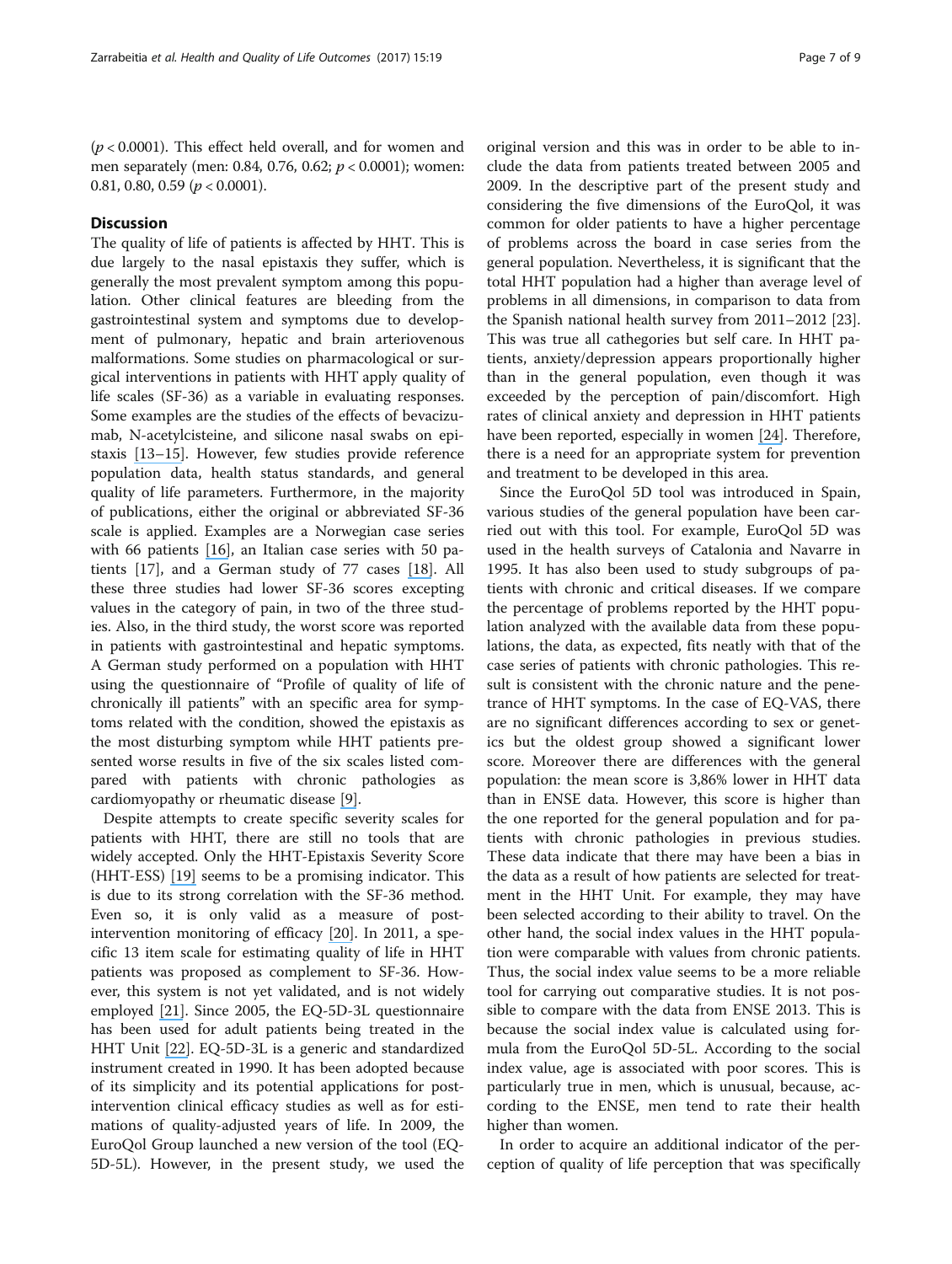related to epistaxis, patients were asked to classify the impact of nosebleeds as mild, moderate, or severe. Once again, age was a primary factor. However the result was slightly more prominent in men. During their fertile years, women could have a hormonal 'protective' mechanism against epistaxis due to estrogen effects on nasal mucose wall thickening [\[25\]](#page-9-0), coagulation improvement [[26\]](#page-9-0) and expression of endoglin in endothelial cells [[27](#page-9-0)] while in men, the deleterious effects seem to be continuous and normally increase over time.

Finally, we examined the reliability of EuroQol 5D in estimating the impact on the quality of life of HHT patients of their most debilitating symptom. A significant correlation was found between the perceived severity of epistaxis (mild/moderate/severe), the EQ-VAS, and the social index value. This held true for the overall population and for the sexes separately. Therefore, they are valid methods for estimating the health status of this population regarding its main symptom. The genetics only influenced the quality of life results for HHT2 patients in the case of the lowest social index values. In support of a probable genetic influence, a prior study of a small number of patients postulated that one could distinguish between HHT2 and HHT1 patients. In the case of HHT2 patients, there was a bigger effect on the physical dimensions of SF-36, while with HHT1 patients, there was a greater effect in the area of mental health [\[](https://www.researchgate.net/publication/23319262_Impact_of_genotype_and_mutation_type_on_health-related_quality_of_life_in_patients_with_hereditary_hemorrhagic_telangiectasia?el=1_x_8&enrichId=rgreq-642a8692dabae5003dfe4d2c815365ea-XXX&enrichSource=Y292ZXJQYWdlOzMxMjY0MDA5MjtBUzo0NTQzODc3MTA1OTkxNjhAMTQ4NTM0NTg4MDc1NA==)[28](#page-9-0)[\]](https://www.researchgate.net/publication/23319262_Impact_of_genotype_and_mutation_type_on_health-related_quality_of_life_in_patients_with_hereditary_hemorrhagic_telangiectasia?el=1_x_8&enrichId=rgreq-642a8692dabae5003dfe4d2c815365ea-XXX&enrichSource=Y292ZXJQYWdlOzMxMjY0MDA5MjtBUzo0NTQzODc3MTA1OTkxNjhAMTQ4NTM0NTg4MDc1NA==). Recently, the quality of life of 127 Argentinian patients was evaluated using EuroQol 5D-3L. The average EQ-VAS score was 69 (ICR: 20.3). This was less than the EQ-VAS value of the Spanish population. This is likely because in this study, a higher percentage of patients reported having epitaxis (33.3% vs. 19.2%) [\[](https://www.researchgate.net/publication/295579821_Quality_of_life_in_patients_with_hereditary_hemorrhagic_telangiectasia_Rendu-Osler-Weber_syndrome?el=1_x_8&enrichId=rgreq-642a8692dabae5003dfe4d2c815365ea-XXX&enrichSource=Y292ZXJQYWdlOzMxMjY0MDA5MjtBUzo0NTQzODc3MTA1OTkxNjhAMTQ4NTM0NTg4MDc1NA==)[29](#page-9-0)[\]](https://www.researchgate.net/publication/295579821_Quality_of_life_in_patients_with_hereditary_hemorrhagic_telangiectasia_Rendu-Osler-Weber_syndrome?el=1_x_8&enrichId=rgreq-642a8692dabae5003dfe4d2c815365ea-XXX&enrichSource=Y292ZXJQYWdlOzMxMjY0MDA5MjtBUzo0NTQzODc3MTA1OTkxNjhAMTQ4NTM0NTg4MDc1NA==).

# Conclusions

Pain/discomfort and anxiety/depression were the quality of life dimensions most altered in HHT patients with in Spain. There was an increase, with age, in the frequency of problems. Compared to the general population, patients with HHT had higher percentages of problems in the five dimensions analyzed. This result was similar in case series of patients with chronic diseases.

EQ-VAS quantitative values assigned by HHT patients were generally lower than those assigned by members of the general population. There were no significant differences between sexes. The score decreased according to age in the group as a whole. This result was most significant with men.

HHT patients had lower social index values than the general population. These values were comparable in case series of patients with chronic diseases. The score worsened significantly with age (in the group as a whole and in men).

Both male and female HHT patients who were older perceived the impact of nasal epistaxis on their quality of life as more severe.

There was a statistically significant association between EQ-VAS values and social index values of the perception of the severity of epistaxis. The EuroQol 5D-3L seems to be a valid tool for estimating the impact of epistaxis on the quality of life.

# Assessment of bias

Probable selection bias:

- Although the population studied included patients from practically the whole of the national territory, the majority originated from Cantabria and bordering communities.
- Patients from regions outside Cantabria who are admitted to the HHT Unit have a health status that allows them to travel. Therefore, there may have been a certain bias towards more moderate effects.
- Demographic characteristics of the groups of general populations and patients with chronic diseases analysed and compared with HHT population may vary specially in those studies with lower number of patients.

Probable information bias:

• The EuroQol 5D-3 L scale used to evaluate the health status in patients, has a 'ceiling effect' in its descriptive section used to distinguish between health statuses in relatively healthy populations. Also it cannot be applied in pediatric age groups.

Despite these possible limitations, the sample size and the overall characteristics of the sample appear to have been sufficiently representative. There was no noticeable observer bias, since it was always the same person who carried out the survey and documented the results.

#### **Abbreviations**

ACVRL1: Activin A receptor type II-like 1; AVM: Arteriovenous malformations; ENSE: Spanish national health survey; ESCA: Catalonian health survey; ESS: Epistaxis severity score; Euroqol 5D-3L: Euroqol five dimensions-three levels; HHT: Hereditary haemorrhagic telangiectasia; ICD: International classification of disease; INE: Spanish National Institute for statistics; SF-36: Short form-36 Health Survey; VAS: Visual analog scale

#### Acknowledgements

We acknowledge the Spanish HHT Patient's Association for its inestimable collaboration.

#### Funding

This study has been supported by grants from Instituto de Salud Carlos III (ISCIII; PI11/0246) also subsidiary to be cofunded with FEDER funding to Jose Antonio Parra, Ministerio de Economía y Competitividad of Spain (SAF2011- 23475) to Luisa Botella and Centro de Investigación Biomédica en Red de Enfermedades Raras (CIBERER) to Luisa Botella and Roberto Zarrabeitia.